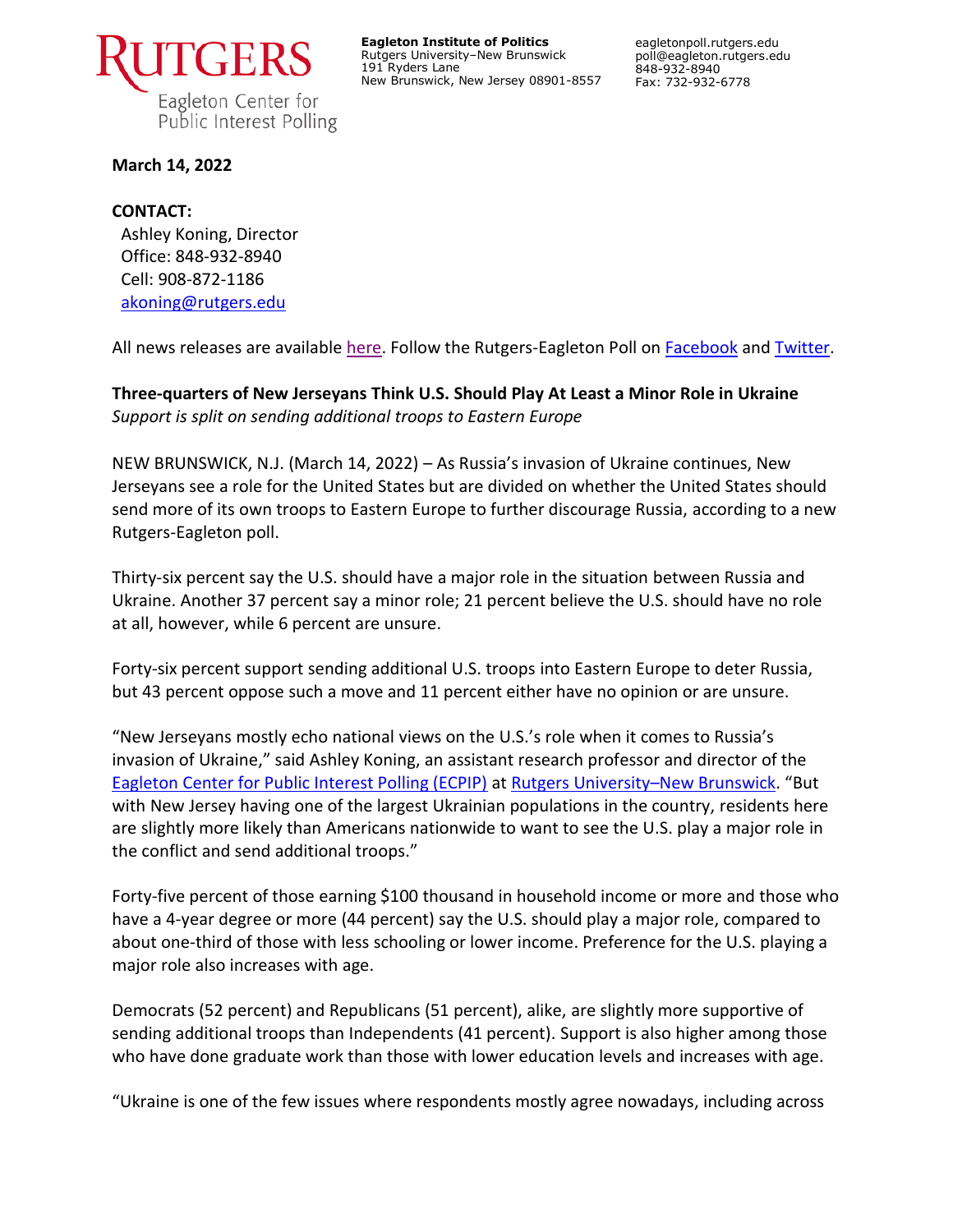partisan lines," said Jessica Roman, a research associate with the Eagleton Center for Public [Interest Polling \(ECPIP\)](http://eagletonpoll.rutgers.edu/) at [Rutgers University](https://newbrunswick.rutgers.edu/)–New Brunswick. "Only minor differences emerge within key demographics, but the division in how the United States should be involved is widespread across all subgroups."

Results are from a statewide poll of 1,044 adults contacted by live interviewers on landlines and cell phones from February 25 – March 4. The full sample has a margin of error of  $+/-3.5$ percentage points. The subsample within the first question has a margin of error of +/- 4.8 percentage points, while the subsample within the second question has a margin of error of +/- 5.1 percentage points.

#### **# # #**

**Broadcast interviews:** Rutgers University–New Brunswick has broadcast-quality TV and radio studios available for remote live or taped interviews with Rutgers experts. For more information, contact Megan Schumann at megan.schumann@rutgers.edu.

### *ABOUT RUTGERS—NEW BRUNSWICK*

*Rutgers University–New Brunswick is where Rutgers, the State University of New Jersey, began more than 250 years ago. Ranked among the world's top 60 universities, Rutgers's flagship university is a leading public research institution and a member of the prestigious Association of American Universities. It is home to internationally acclaimed faculty and has 12 degreegranting schools and a Division I Athletics program. It is the Big Ten Conference's most diverse university. Through its community of teachers, scholars, artists, scientists, and healers, Rutgers is equipped as never before to transform lives.*

### *ABOUT THE EAGLETON CENTER FOR PUBLIC INTEREST POLLING (ECPIP)*

*Home of the Rutgers-Eagleton Poll, ECPIP was established in 1971 and is the oldest and one of the most respected university-based statewide polling operations in the United States. Now celebrating its 50th year and with the publication of over 200 polls, ECPIP's mission is to provide scientifically sound, non-partisan information about public opinion. To read more about ECPIP and view all of our press releases, published research, and data archive, please visit our website: [eagletonpoll.rutgers.edu.](http://eagletonpoll.rutgers.edu/) You can also visit our [Facebook](https://www.facebook.com/RutgersEagletonPoll/) and [Twitter.](https://twitter.com/EagletonPoll)*

### *ABOUT THE EAGLETON INSTITUTE OF POLITICS*

*The Eagleton Center for Public Interest Polling is a unit of the Eagleton Institute of Politics at Rutgers University-New Brunswick. The Eagleton Institute studies how American politics and government work and change, analyzes how the democracy might improve, and promotes political participation and civic engagement. The Institute explores state and national politics through research, education, and public service, linking the study of politics with its day-to-day practice. To learn more about Eagleton programs and expertise, visit [eagleton.rutgers.edu.](http://eagleton.rutgers.edu/)*

### **QUESTIONS AND TABLES START ON THE FOLLOWING PAGE**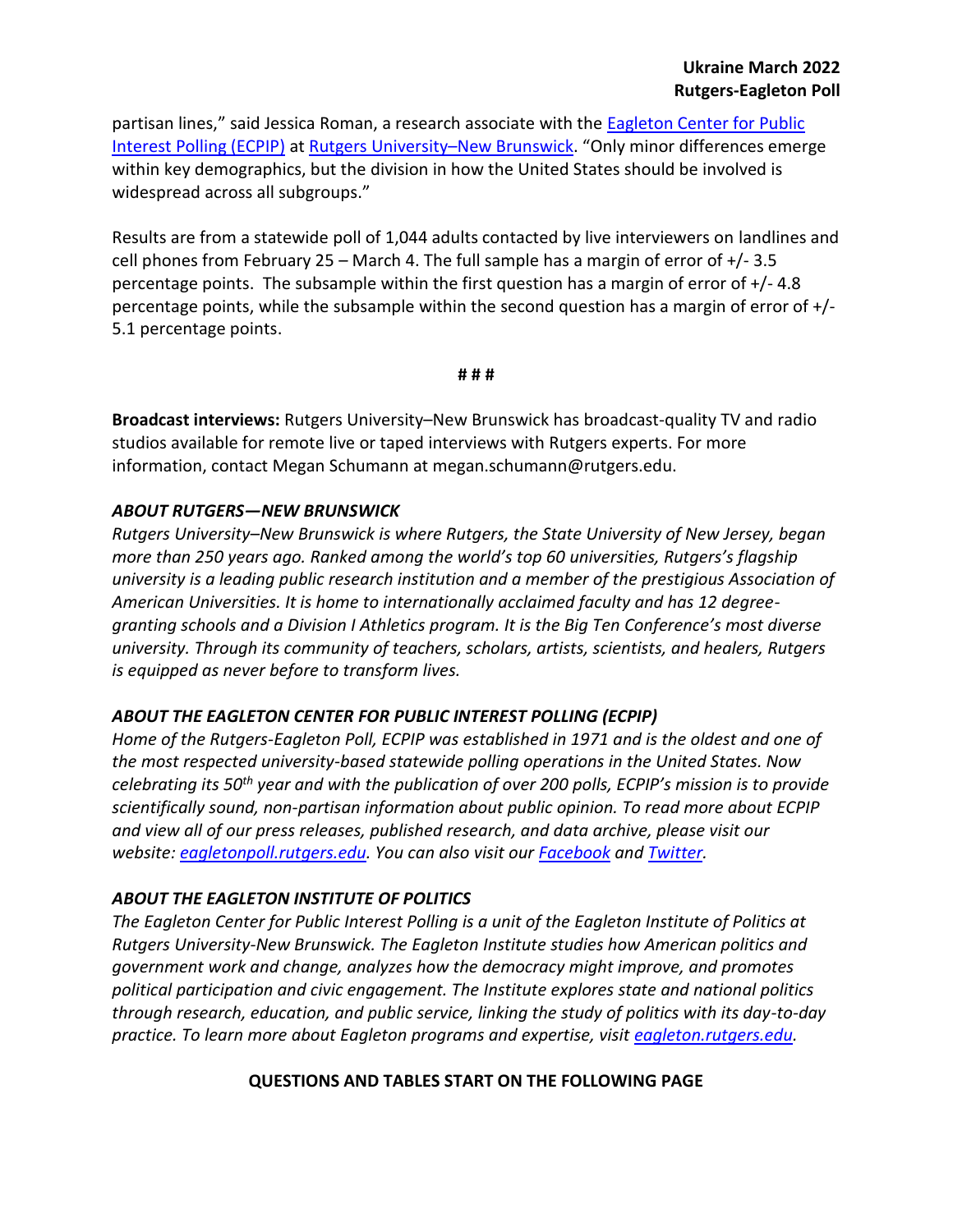# **Questions and Tables**

*The questions covered in this release are listed below. Column percentages may not add to 100% due to rounding. Respondents are New Jersey adults; all percentages are of weighted results. Interpret groups with samples sizes under 100 with extreme caution.*

## **U1. Do you support or oppose sending additional US troops into Eastern Europe to try to discourage further Russian invasion of Ukraine?**

*Note: This question was part of a split sample. Half of respondents received U1 and half received U2.*

| <b>Support</b> | 46% |
|----------------|-----|
| Oppose         | 43% |
| No opinion     | 6%  |
| Don't know     | .5% |
| Unweighted N=  | 521 |

|                |     | Party ID |     |     | Gender | <b>Race or Ethnicity</b> |           | Age   |       |       |       |
|----------------|-----|----------|-----|-----|--------|--------------------------|-----------|-------|-------|-------|-------|
|                | Dem | Ind      | Rep | Man | Woman  | White,                   | Non-White | 18-34 | 35-49 | 50-64 | $65+$ |
|                |     |          |     |     |        | Non-Hispanic             |           |       |       |       |       |
| <b>Support</b> | 52% | 41%      | 51% | 49% | 44%    | 51%                      | 42%       | 38%   | 44%   | 51%   | 52%   |
| <b>Oppose</b>  | 39% | 47%      | 44% | 45% | 41%    | 41%                      | 45%       | 45%   | 46%   | 41%   | 42%   |
| No opinion     | 4%  | 7%       | 2%  | 3%  | 7%     | 3%                       | 8%        | 9%    | 5%    | 6%    | 2%    |
| <b>DK</b>      | 6%  | 5%       | 3%  | 2%  | 7%     | 5%                       | 4%        | 8%    | 5%    | 2%    | 4%    |
| Unwt $N=$      | 168 | 221      | 110 | 242 | 269    | 282                      | 209       | 115   | 119   | 168   | 112   |

|                | <b>Income</b> |          | <b>Education</b>     |                      |  |  |
|----------------|---------------|----------|----------------------|----------------------|--|--|
|                | $<$ \$100 $K$ | $$100K+$ | Some college or less | College grad or more |  |  |
| <b>Support</b> | 43%           | 51%      | 46%                  | 47%                  |  |  |
| Oppose         | 45%           | 43%      | 42%                  | 44%                  |  |  |
| No opinion     | 6%            | 4%       | 6%                   | 6%                   |  |  |
| DK             | 6%            | 2%       | 6%                   | 3%                   |  |  |
| Unwt $N=$      | 252           | 192      | 237                  | 275                  |  |  |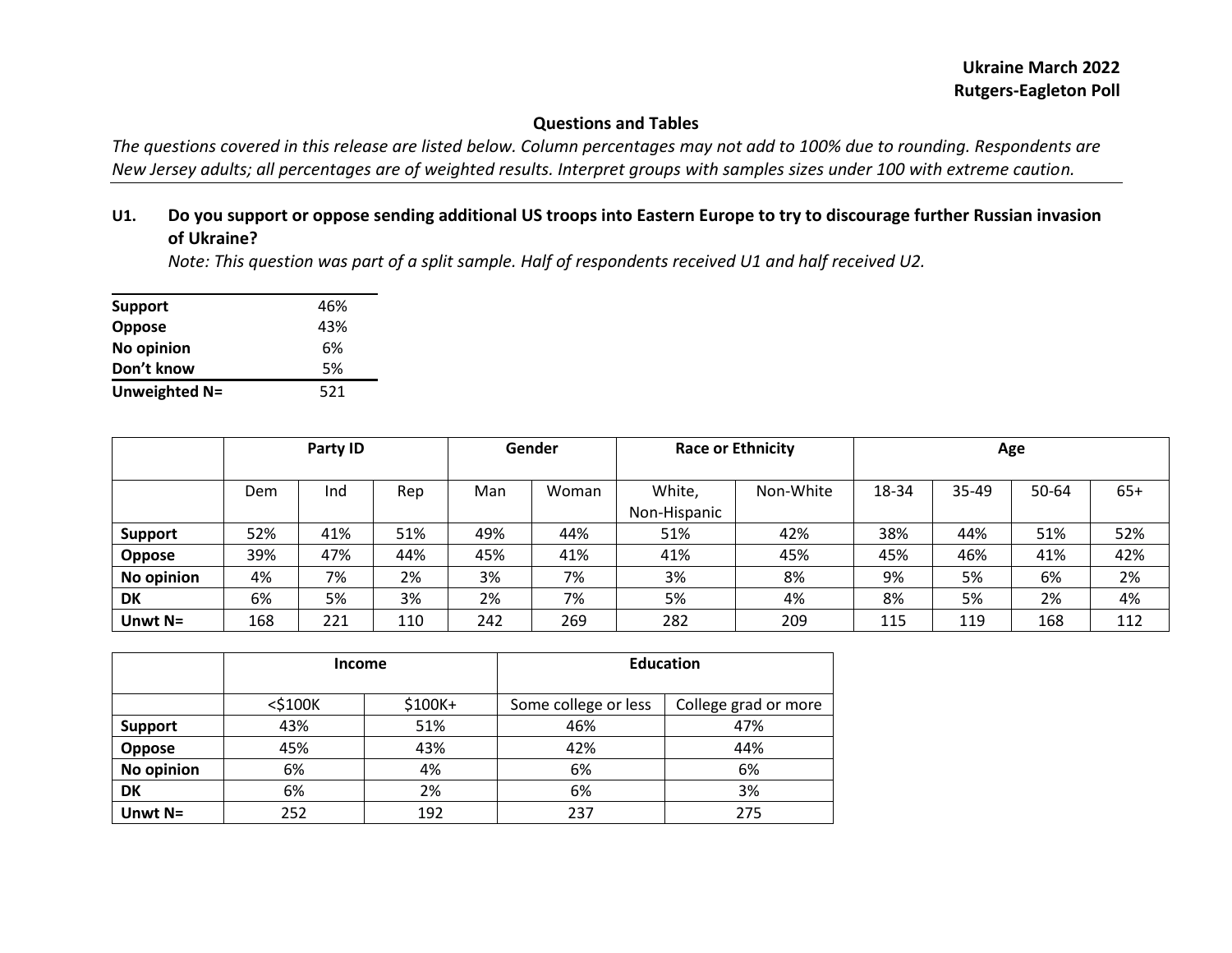## **U2. How much of a role do you think the U.S. should have in the situation between Russia and Ukraine? A major role, minor role, or no role at all?**

*Note: This question was part of a split sample. Half of respondents received U1 and half received U2.*

| <b>Major role</b> | 36% |
|-------------------|-----|
| <b>Minor role</b> | 37% |
| No role at all    | 21% |
| Don't know        | 6%  |
| Unweighted N=     | 511 |

|                   |     | Party ID |     |     | Gender | <b>Race or Ethnicity</b> |           | Age   |       |       |       |
|-------------------|-----|----------|-----|-----|--------|--------------------------|-----------|-------|-------|-------|-------|
|                   |     |          |     |     |        |                          |           |       |       |       |       |
|                   | Dem | Ind      | Rep | Man | Woman  | White,                   | Non-White | 18-34 | 35-49 | 50-64 | $65+$ |
|                   |     |          |     |     |        | Non-Hispanic             |           |       |       |       |       |
| <b>Major role</b> | 40% | 33%      | 33% | 39% | 33%    | 37%                      | 34%       | 24%   | 37%   | 43%   | 42%   |
| <b>Minor role</b> | 37% | 35%      | 46% | 39% | 37%    | 39%                      | 36%       | 45%   | 36%   | 36%   | 30%   |
| No role           | 14% | 25%      | 21% | 21% | 21%    | 19%                      | 24%       | 26%   | 22%   | 15%   | 22%   |
| DK                | 8%  | 6%       | 1%  | 2%  | 9%     | 5%                       | 6%        | 5%    | 5%    | 7%    | 5%    |
| Unwt $N=$         | 171 | 201      | 118 | 259 | 238    | 286                      | 191       | 111   | 119   | 164   | 107   |

|                   | <b>Income</b> |         | <b>Education</b>     |                      |  |  |
|-------------------|---------------|---------|----------------------|----------------------|--|--|
|                   | $<$ \$100 $K$ | \$100K+ | Some college or less | College grad or more |  |  |
| <b>Major role</b> | 33%           | 45%     | 30%                  | 44%                  |  |  |
| <b>Minor role</b> | 33%           | 42%     | 39%                  | 35%                  |  |  |
| No role           | 25%           | 11%     | 24%                  | 16%                  |  |  |
| DK                | 8%            | 3%      | 6%                   | 5%                   |  |  |
| Unwt $N=$         | 255           | 191     | 228                  | 277                  |  |  |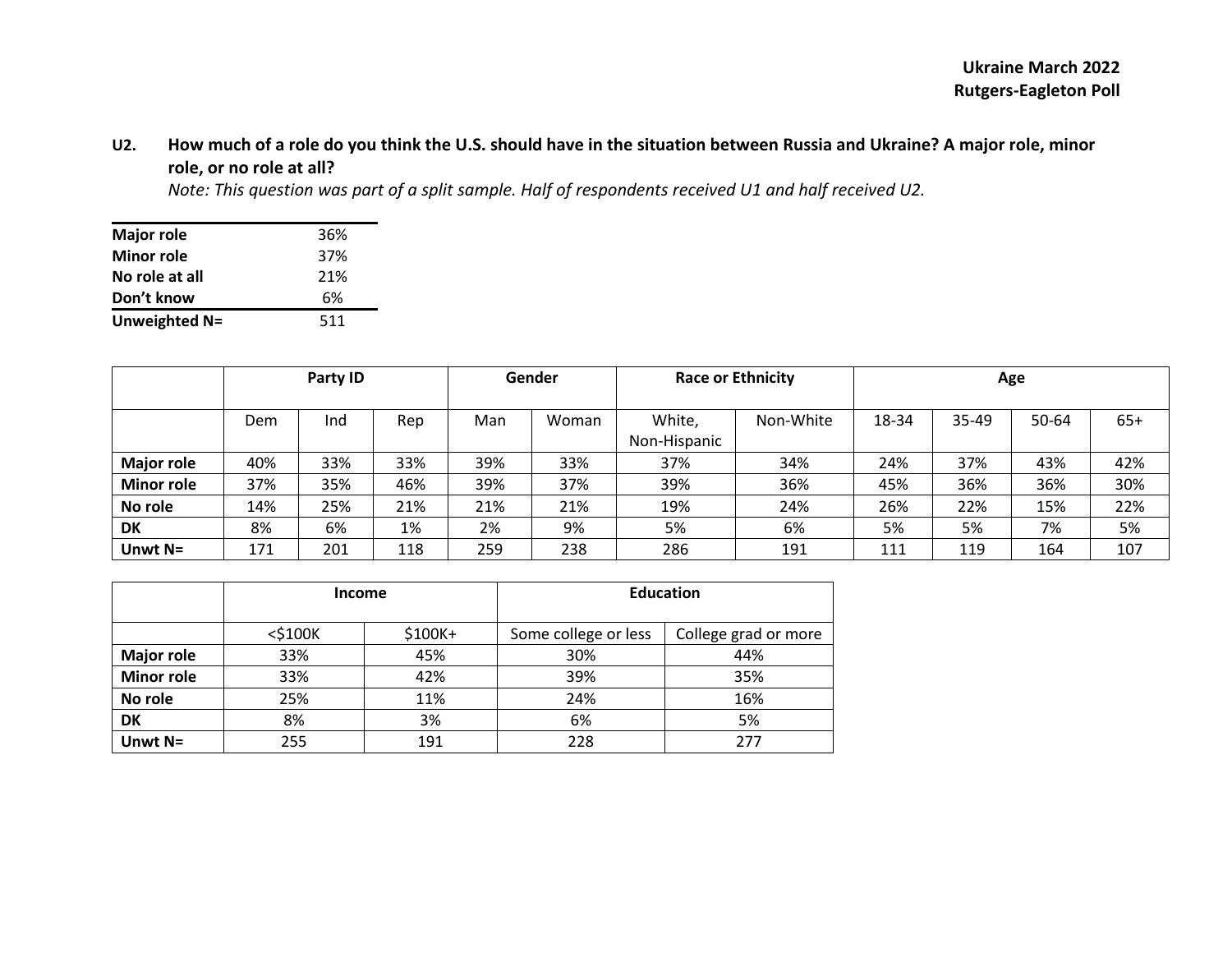#### **Methodology**

 $\overline{a}$ 

The Rutgers-Eagleton Poll was conducted by telephone using live interviewers February 25 – March 4, 2022, with a scientifically selected random sample of 1,044 New Jersey adults, 18 or older. Persons without a telephone could not be included in the random selection process. Respondents within a household are selected by asking randomly for the youngest adult male or female currently available. If the named gender is not available, the youngest adult of the other gender is interviewed. This poll included 255 adults reached on a landline phone and 789 adults reached on a cell phone, all acquired through random digit dialing. Distribution of phone use in this sample is:

|                         | <b>Individual</b> | Household |
|-------------------------|-------------------|-----------|
| <b>Cell Only</b>        | 51%               | 51%       |
| <b>Dual Use</b>         | 25%               | 25%       |
| Dual Use, Reached on LL | 23%               | 23%       |
| <b>Landline Only</b>    | 2%                | 1%        |

The data were weighted to be representative of the residential adult population of New Jersey. The weighting balances sample demographics to target population parameters. The sample is balanced, by form, to match parameters for sex, age, education, region, race/ethnicity and phone use. The sex, age, education, race/ethnicity and region parameters were derived from 2019 American Community Survey PUMS data. The phone use parameter was derived from estimates provided by the National Health Interview Survey Early Release Program.<sup>1</sup>

Weighting was done in two stages. The first stage of weighting corrects for different probabilities of selection across the RDD samples associated with the number of adults in each household and each respondent's telephone usage patterns. This adjustment also accounts for the overlapping landline and cell sample frames and the relative sizes of each frame and each sample. $2$ 

The second stage of weighting balances sample demographics, by form, to match target population benchmarks. This weighting was accomplished using SPSSINC RAKE, an SPSS extension module that simultaneously balances the distributions of all variables using the GENLOG procedure. Weights were trimmed to prevent individual interviews from having too much influence on survey estimates. The use of these weights in statistical analysis ensures that the demographic characteristics of the sample closely approximate the demographic characteristics of the target population.

A series of weight variables was computed. One weight for estimates based on the total sample (weight), plus separate weights for each of the different split samples.

Post-data collection statistical adjustments require analysis procedures that reflect departures from simple random sampling. We calculate the effects of these design features so that an appropriate adjustment can be incorporated into tests of statistical significance when using these data. The so-called "design effect" or *deff* represents the loss in statistical efficiency that results from a disproportionate

 $1$  NCHS, National Health Interview Survey, 2017–2019; U.S. Census Bureau, American Community Survey, 2017– 2019.

 $^2$  Buskirk, T. D., & Best, J. (2012). Venn Diagrams, Probability 101 and Sampling Weights Computed for Dual Frame Telephone RDD Designs. Journal of Statistics and Mathematics, 15, 3696-3710.